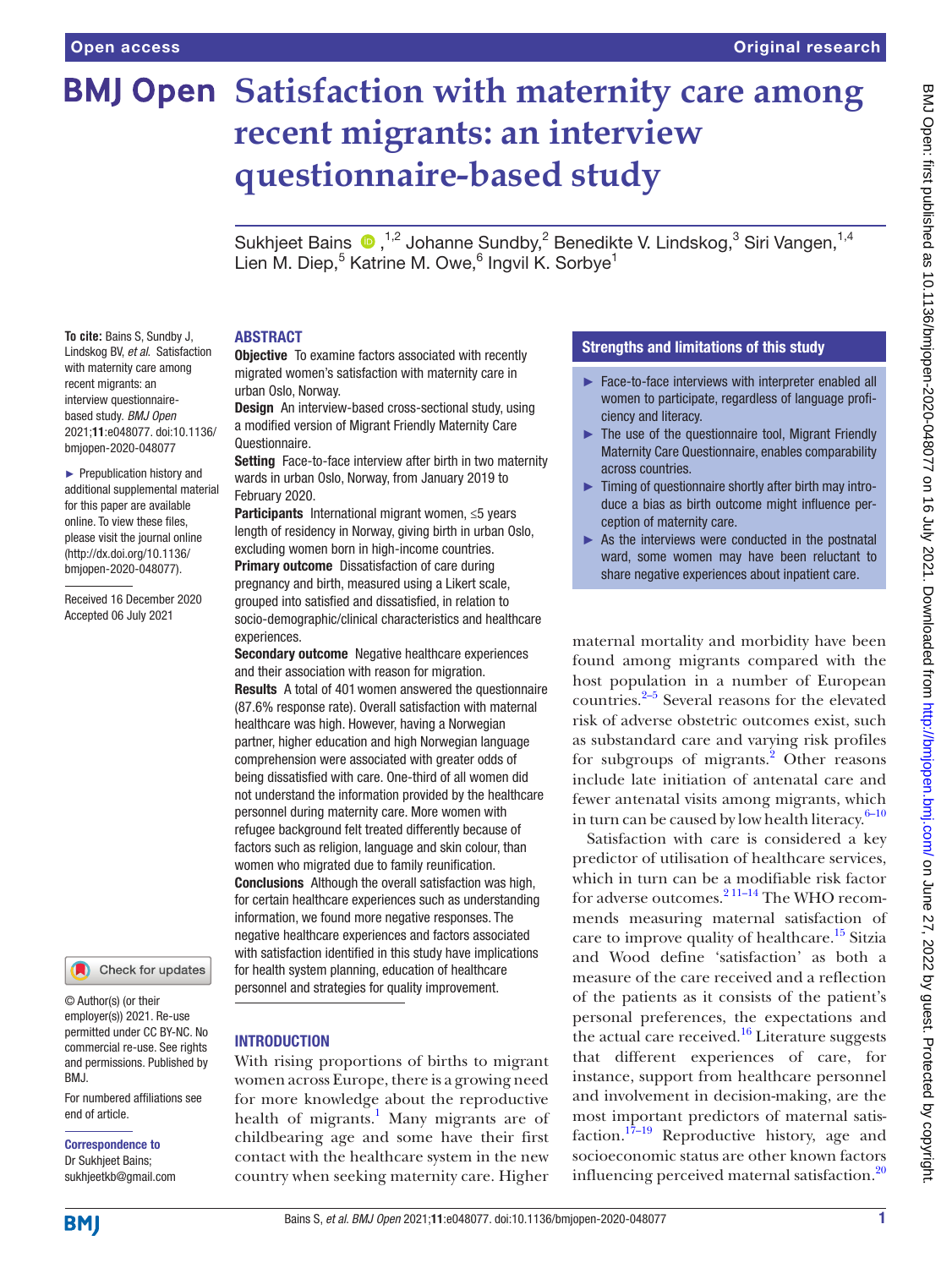#### Open access

Socioeconomic status is a predictor of inadequate antenatal care among migrants and as such, women born in low-income or middle-income countries are at a higher risk.<sup>10</sup> Recently arrived pregnant women are particularly vulnerable. In addition to their migration experience, that for many implies a loss of social network and socioeconomic disadvantage, they are more likely to have less majority language proficiency and health system literacy.<sup>21</sup> Discrepancies exist within subgroups of migrants, where refugees and asylum-seekers seem to have higher risk for adverse outcomes, in contrast to people who migrate because of work and education, who tend to be wealthier and have better health.<sup>[22](#page-7-9)</sup>

Disparities in maternal health outcomes and suboptimal quality of maternity care for migrants are also reported from Norway.<sup>[4 9 23 24](#page-7-10)</sup> In order to improve quality of care, it is important to gain more knowledge about determinants of migrated women's satisfaction with maternity care. A literature gap exists regarding these determinants, especially for the most recently arrived groups of migrants. The main objective of this study was, therefore, to examine factors associated with recently migrated women's satisfaction with maternity care. The secondary objective was to examine the association between healthcare experiences and subgroups of migrants by reason for migration. We examined these factors among women in urban Oslo, the region with the highest proportions of migrants in Norway, in a setting of free universal access to maternity care.

#### **METHODS**

#### Study design and setting

This interview questionnaire-based study is part of the MiPreg project and was conducted between January 2019 and January 2020. The Mipreg project is a multidisciplinary, mixed method project that seeks to identify factors that explain disparities in pregnancy outcomes among recently migrated women in Norway. Norway has universal health coverage and essential maternity care is free of charge for all legal citizens. Persons without legal residence have right to healthcare but must pay for it.<sup>[25](#page-7-11)</sup> Pregnant women can choose between follow-up by a general practitioner or a midwife at a maternity and child healthcare centre.<sup>26</sup> The standard antenatal package includes 8 consultations, including 1 routine ultrasound examination around weeks 17–19. Almost all births in Norway occur in public hospitals. After discharge from hospital, the maternity and child healthcare centre provide the postnatal follow-up[.27](#page-7-13)

#### Study participants

We included internationally migrated, recently pregnant women with a length of stay in Norway ≤5 years, giving birth in urban Oslo. We excluded migrants born in high-income countries, according to the Global Burden of Disease framework. Eligible women were recruited from the two public hospitals that serve urban Oslo with



<span id="page-1-0"></span>Figure 1 Flowchart inclusion.

approximately 14 800 births annually: Oslo University Hospital and Akershus University Hospital.

#### **Questionnaire**

We applied a quantitative questionnaire, using a modified version of the Migrant Friendly Maternity Care Questionnaire (MFMCQ) [\(online supplemental file 1](https://dx.doi.org/10.1136/bmjopen-2020-048077)). MFMCQ is a structured questionnaire on maternity care developed to be used in migrant populations.<sup>28</sup> It includes information on maternal socio-demographic, migration and obstetric characteristics as well as satisfaction of care and other healthcare experiences during pregnancy and birth. The original questionnaire was adapted to the health system setting of Norway and modified after inputs from pilot testing. An interview guidebook was produced and training workshops for all the research personnel, one medical doctor and three midwives, were conducted. The interviewers met regularly to discuss challenges and experiences.

#### Data collection

The maternal healthcare in Norway is fragmented, meaning the healthcare before, during and after birth is administered by independent institutions. Therefore, to elicit responses from hard-to-reach groups that we would otherwise miss, the eligible women were recruited either on admission for delivery or at the postnatal ward [\(figure](#page-1-0) 1). The research personnel informed women about the study and a written consent was obtained. Thereafter, they conducted the interviews face to face in the women's own language of choice after birth, using an interpreter when needed. In addition, to aid the women in understanding the structure of the question and the answer options, written translations of the questionnaire were provided in nine languages: Arabic, Dari, English, French, Norwegian, Somali, Sorani, Tigrinya and Urdu.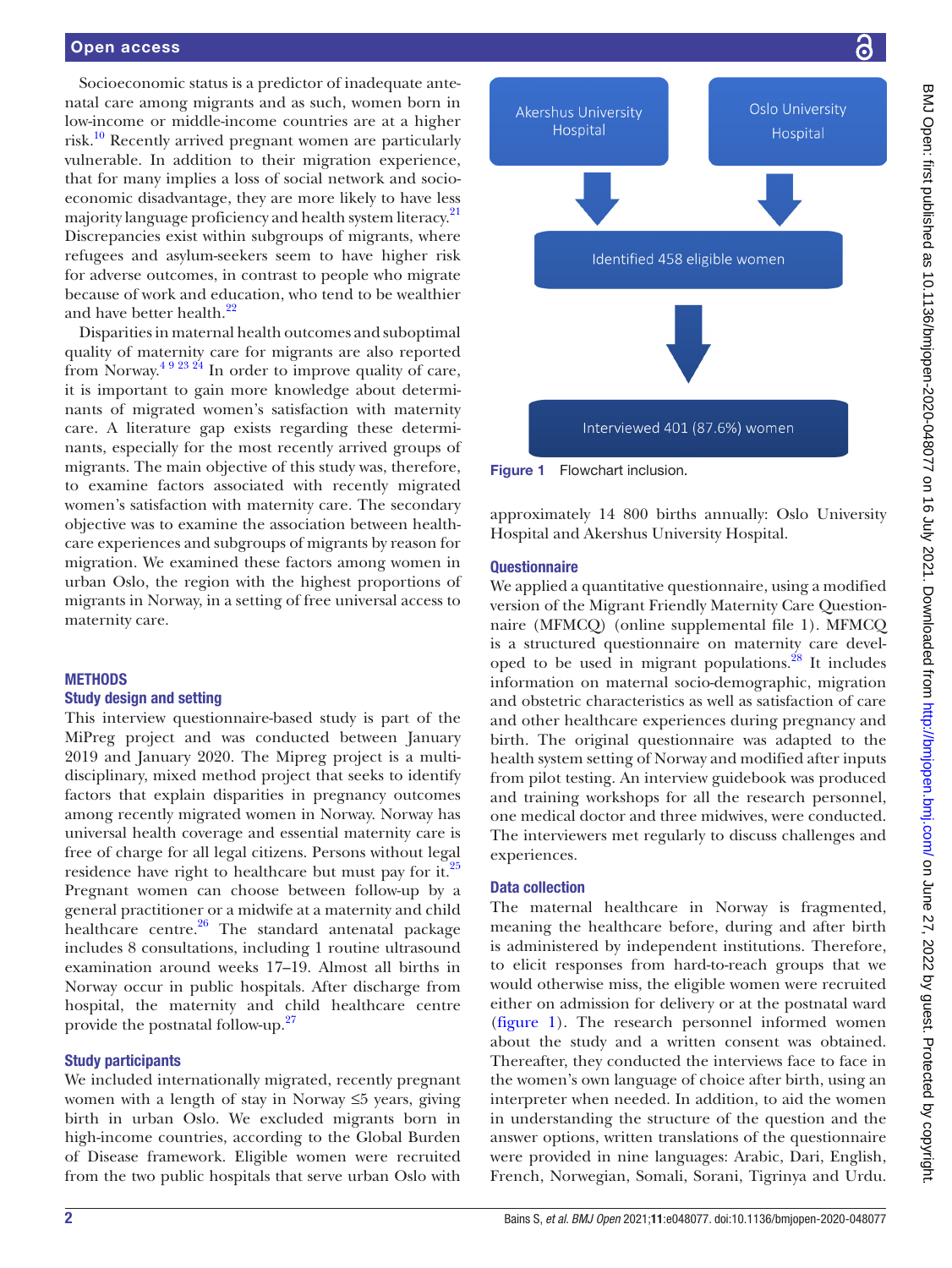16

The questionnaire was forward-translated by a certified translating company with extensive knowledge about medico-technical-related and pregnancy-related terms. The back-translating was performed blinded. We further systematically compared the back-translated questionnaire with the source language version, noting all discrepancies and adjusted accordingly.

# Outcome variable

Satisfaction of care was assessed using the question, *'*Overall, were you satisfied with the care you received?', combined for the two time periods: care during pregnancy and care during birth, with the response options 'always', 'sometimes', 'rarely' and 'never'. As the distribution of satisfaction data was strongly skewed, we categorised the data to be binary, with 'satisfied' (including 'always satisfied') and 'dissatisfied' (combining 'sometimes', 'rarely' and 'never'). There were no missing values.

# Explanatory variables

Country of birth was grouped into super-regions following the Global Burden of Disease classifications, based on epidemiological similarity and geographic closeness: Latin America and Caribbean; Sub-Saharan Africa; North Africa and Middle East; South East Asia, East Asia and Oceania; South Asia; and Central Europe, Eastern Europe and Central Asia. $^{29}$  As to reason(s) for migration, we used the national classification based on the legal grounds for immigration. We grouped women into one out of three categories: refugee, work/education and family reunification. Maternal education was classified into three groups: no completed education, primary and secondary school, or university. Economic status was measured by asking the women if she had experienced difficulties making ends meet and paying monthly expenses, with responses 'yes often', 'yes occasionally' or 'no never'. Having a Norwegian partner implied that the partner was born in Norway, regardless of ethnicity. Healthcare experiences were examined by asking the women about 11 specific healthcare experiences, grouped binary as positive or negative experiences.

# Statistical analysis

A sample size of approximately 360women was required to detect a difference of 14% between 2 groups with and without full satisfaction, assuming that the proportion of fully satisfied women was 73% as the reference/control group.<sup>[30](#page-8-2)</sup> A two-sided significance level of 0.05 and 80% power were used. We decided to include approximately 400women to take potential missing values into account. The calculation of sample size was performed with Stata/ SE V.16.1. Descriptive statistics as mean with SD and frequencies with percentages were calculated for categorical and continuous variables. The difference between two independent proportions of 'always satisfied' and 'not always satisfied' was tested by using a  $\chi^2$  test. Association between socio-demographic and clinical variables with primary and secondary outcomes was examined by using

univariable and multivariable logistic regressions. The association was expressed as the OR with 95% CI and the Hosmer-Lemeshow test was used to inspect global goodness of fit for the logistic regression models. Two-sided p values were reported, and the significance level was set at 0.05.  $\chi^2$  test was used for the healthcare experiences among different migrant groups and if a significant association was found, we conducted a pairwise z-test post-hoc analysis with Bonferroni correction. The analyses were performed with IBM SPSS V.25.

# Patient and public involvement

The MiPreg project has, from the design phase throughout the implementation phase, involved user representatives from non-governmental organisations and relevant migrant communities within the greater Oslo area. The user representatives gave feedback on readability, validity and cultural sensitivity of the questionnaire before data collection. After data collection, preliminary findings were presented, and interpretations were discussed with user representatives.

# RESULTS

# Socio-demographic and clinical characteristics of study participants

In total, 401women completed the interview, 160women from Akershus University Hospital and 241women from Oslo University Hospital, giving an 87.6% response rate [\(figure](#page-1-0) 1). The 57 non-participating women did not differ from the participants in terms of age, length of residence or region of birth. The main reason for not participating was 'being tired' and 'not having the time'. The mean completion time for the interview was 44 min (SD: 13 min). All boroughs in the city of Oslo were represented, including surrounding counties which constitute the 'greater Oslo region'. The median age for primiparous women was 29 years and for multiparous women was 31 years. In total, the women originated from 66 different countries. Twenty-eight per cent of the women had lived in Norway for up to 1year and 11 months, 37% for 2 years up to 3 years and 11 months and 35% for 4years up to 5years. The majority of women were primiparous. Almost one in four women had induction of labour (24.2%) and almost every fifth women had a caesarean section (18.0%). No difference in dissatisfaction was found for women receiving maternity care from a general practitioner (28.7%), a midwife (29.0%) or an obstetrician (28.1%) ([table](#page-3-0) 1).

# Socio-demographic and clinical factors associated with women's dissatisfaction

Women with a non-Norwegian partner had decreased odds of being dissatisfied with overall care, compared with women with a Norwegian partner (adjusted OR: 0.38, 95%CI 0.18 to 0.82, [figure](#page-4-0) 2). Having completed primary and secondary education reduced the odds of being dissatisfied compared with those with higher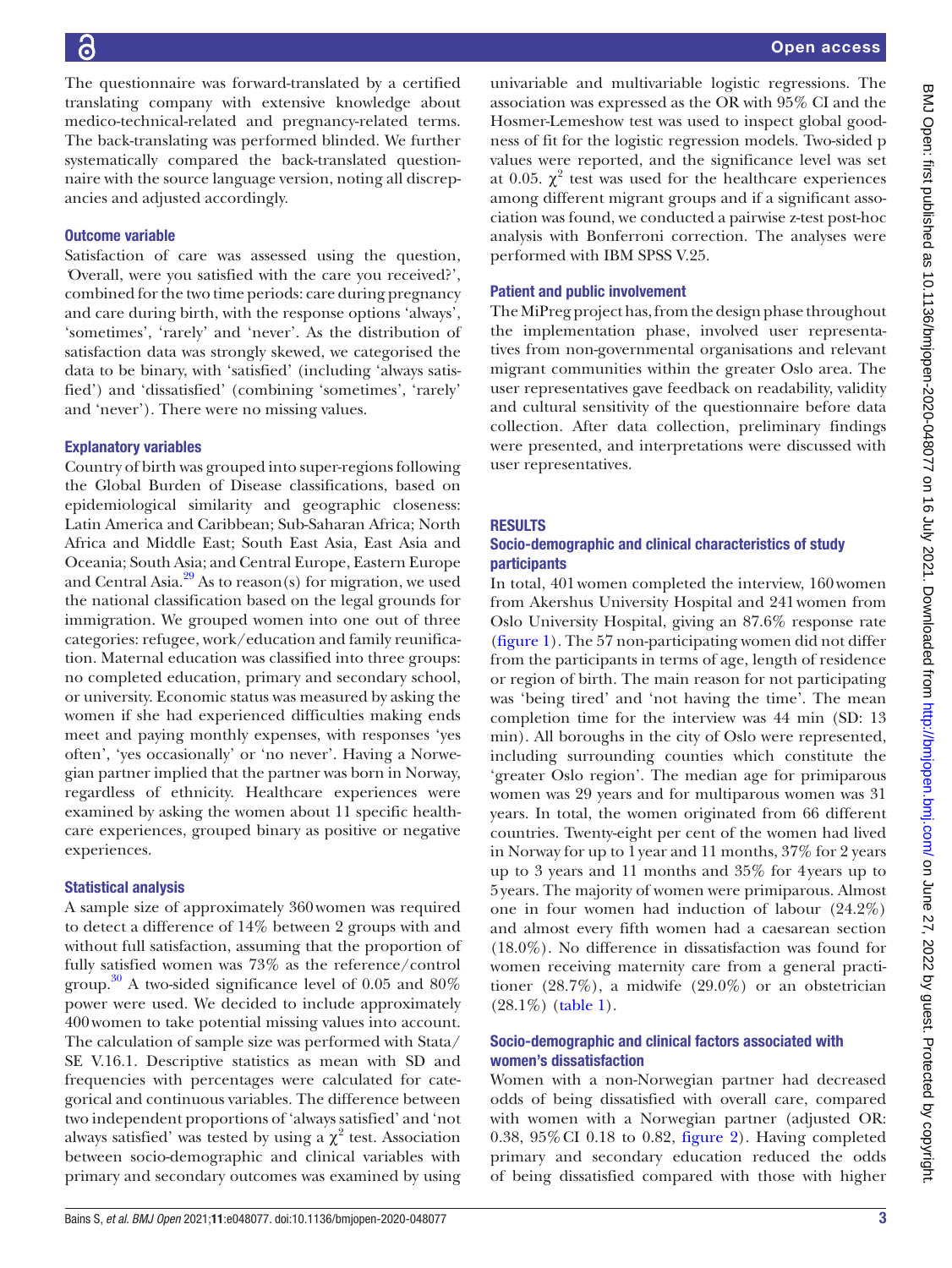<span id="page-3-0"></span>

| Table 1 Socio-demographic and clinical characteristics of<br>all study participants and for overall dissatisfaction, n (%) or<br>mean (SD) |             |                            |  |  |  |  |
|--------------------------------------------------------------------------------------------------------------------------------------------|-------------|----------------------------|--|--|--|--|
| Socio-demographic and<br>clinical characteristics                                                                                          | All (n=401) | Dissatisfied*<br>$(n=113)$ |  |  |  |  |
| Socio-demographic<br>characteristics                                                                                                       |             |                            |  |  |  |  |
| Age (years), mean (SD)                                                                                                                     | 29.8 (4.7)  | 29.8 (4.7)                 |  |  |  |  |
| Mother's region of birth<br>(GBD), n (%)                                                                                                   |             |                            |  |  |  |  |
| Central Europe, Eastern<br>Europe and Central Asia                                                                                         | 132 (32.9)  | 37 (32.7)                  |  |  |  |  |
| Latin America and<br>Caribbean                                                                                                             | 13(3.2)     | 7(6.2)                     |  |  |  |  |
| North Africa and Middle<br>East                                                                                                            | 76 (19.0)   | 24 (21.2)                  |  |  |  |  |
| South Asia                                                                                                                                 | 81 (20.2)   | 21(18.6)                   |  |  |  |  |
| Southeast Asia, East<br>Asia and Oceania                                                                                                   | 37 (9.2)    | 8(7.1)                     |  |  |  |  |
| Sub-Saharan Africa                                                                                                                         | 62 (15.5)   | 16 (14.2)                  |  |  |  |  |
| Partner's region of birth<br>(GBD), n (%)+                                                                                                 |             |                            |  |  |  |  |
| Central Europe, Eastern<br><b>Europe and Central Asia</b>                                                                                  | 123 (30.7)  | 30 (26.5)                  |  |  |  |  |
| High-income countries                                                                                                                      | 65 (16.2)   | 28 (24.8)                  |  |  |  |  |
| Latin America and<br>Caribbean                                                                                                             | 1(0.2)      | 1(0.9)                     |  |  |  |  |
| North Africa and Middle<br>East                                                                                                            | 74 (18.5)   | 20 (17.7)                  |  |  |  |  |
| South Asia                                                                                                                                 | 68 (17.0)   | 18 (15.9)                  |  |  |  |  |
| Southeast Asia, East<br>Asia and Oceania                                                                                                   | 15(3.7)     | 3(2.7)                     |  |  |  |  |
| Sub-Saharan Africa                                                                                                                         | 54 (13.5)   | 12 (10.6)                  |  |  |  |  |
| Partner Norwegian, n (%)                                                                                                                   |             |                            |  |  |  |  |
| Yes                                                                                                                                        | 54 (13.5)   | 22 (19.5)                  |  |  |  |  |
| No                                                                                                                                         | 347 (86.5)  | 91 (80.5)                  |  |  |  |  |
| Length of residency<br>(months), mean (SD)                                                                                                 | 35.6 (19.4) | 38.3 (18.1)                |  |  |  |  |
| Education, n (%)                                                                                                                           |             |                            |  |  |  |  |
| No completed education                                                                                                                     | 16(4.0)     | 6(5.3)                     |  |  |  |  |
| Primary/secondary<br>school                                                                                                                | 151 (37.7)  | 27 (23.9)                  |  |  |  |  |
| <b>University</b>                                                                                                                          | 234 (58.4)  | 80 (70.8)                  |  |  |  |  |
| Marital status, n (%)                                                                                                                      |             |                            |  |  |  |  |
| Single/divorced                                                                                                                            | 21(5.2)     | 5(4.4)                     |  |  |  |  |
| Cohabitant/married                                                                                                                         | 380 (94.8)  | 108 (95.6)                 |  |  |  |  |
| Economic status, n (%)                                                                                                                     |             |                            |  |  |  |  |
| Very low-low                                                                                                                               | 19 (4.7)    | 8(7.1)                     |  |  |  |  |
| Low-moderate                                                                                                                               | 60 (15.0)   | 21(18.6)                   |  |  |  |  |
| High                                                                                                                                       | 313 (78.1)  | 82 (72.6)                  |  |  |  |  |
| Unknown                                                                                                                                    | 9(2.2)      | 2(1.8)                     |  |  |  |  |

| Employed                               | 228 (56.9) | 69 (61.1)  |
|----------------------------------------|------------|------------|
| Unemployed                             | 173 (43.1) | 44 (38.9)  |
| Reason for migration, n<br>$(\% )$     |            |            |
| Refugee                                | 41 (10.2)  | 12 (10.6)  |
| Family reunification                   | 183 (45.6) | 51(45.1)   |
| Work/education                         | 177 (44.1) | 50 (44.2)  |
| Norwegian<br>comprehension, n (%)      |            |            |
| None                                   | 69 (17.2)  | 20 (17.7)  |
| With difficulties                      | 149 (37.2) | 39 (34.5)  |
| Good                                   | 158 (39.4) | 40 (35.4)  |
| Fluently                               | 25(6.2)    | 14 (12.4)  |
| Clinical characteristics               |            |            |
| BMI, mean (SD)                         | 23.2(4.0)  | 23.3(4.1)  |
| Number of children, mean<br>(SD)       | 1.6(0.8)   | 1.6(0.8)   |
| GA first antenatal visit,<br>mean (SD) | 9.5(4.5)   | 9.5(4.5)   |
| Care received by‡, n (%)               |            |            |
| General practitioner                   | 328 (81.8) | 94 (83.2)  |
| Midwife                                | 331 (83.0) | 96 (85.7)  |
| Obstetrician                           | 114 (28.4) | 32 (28.3)  |
| Parity, n (%)                          |            |            |
| Primiparous                            | 229 (57.1) | 74 (65.5)  |
| Multiparous                            | 172 (42.9) | 39 (34.5)  |
| Evaluation of own health,<br>n (%)     |            |            |
| Good                                   | 363 (90.5) | 104 (92.0) |
| Neither good nor bad                   | 33(8.2)    | 7(6.2)     |
| Bad                                    | 5(1.2)     | 2(1.8)     |
| Comorbidity, n (%)                     |            |            |
| <b>Yes</b>                             | 79 (19.7)  | 17 (15.0)  |
| <b>No</b>                              | 322 (80.3) | 96 (85.0)  |
| Pregnancy complication,<br>n (%)       |            |            |
| <b>Yes</b>                             | 213 (53.1) | 69 (61.1)  |
| <b>No</b>                              | 187 (46.6) | 44 (38.9)  |
| Obstetric interventions,<br>n (%)      |            |            |
| Induction                              | 97 (24.2)  | 33 (29.2)  |
| Vacuum                                 | 52 (13.0)  | 18 (15.9)  |
| Caesarean section                      | 72 (18.0)  | 22 (19.5)  |
| Episiotomy                             | 91(22.7)   | 27 (23.9)  |
| Epidural                               | 242 (60.3) | 70 (61.9)  |
|                                        |            | Continued  |
|                                        |            |            |

Socio-demographic and

Table 1 Continued

Employment status, n (%)

clinical characteristics All (n=401)

Dissatisfied\* (n=113)

**Continued**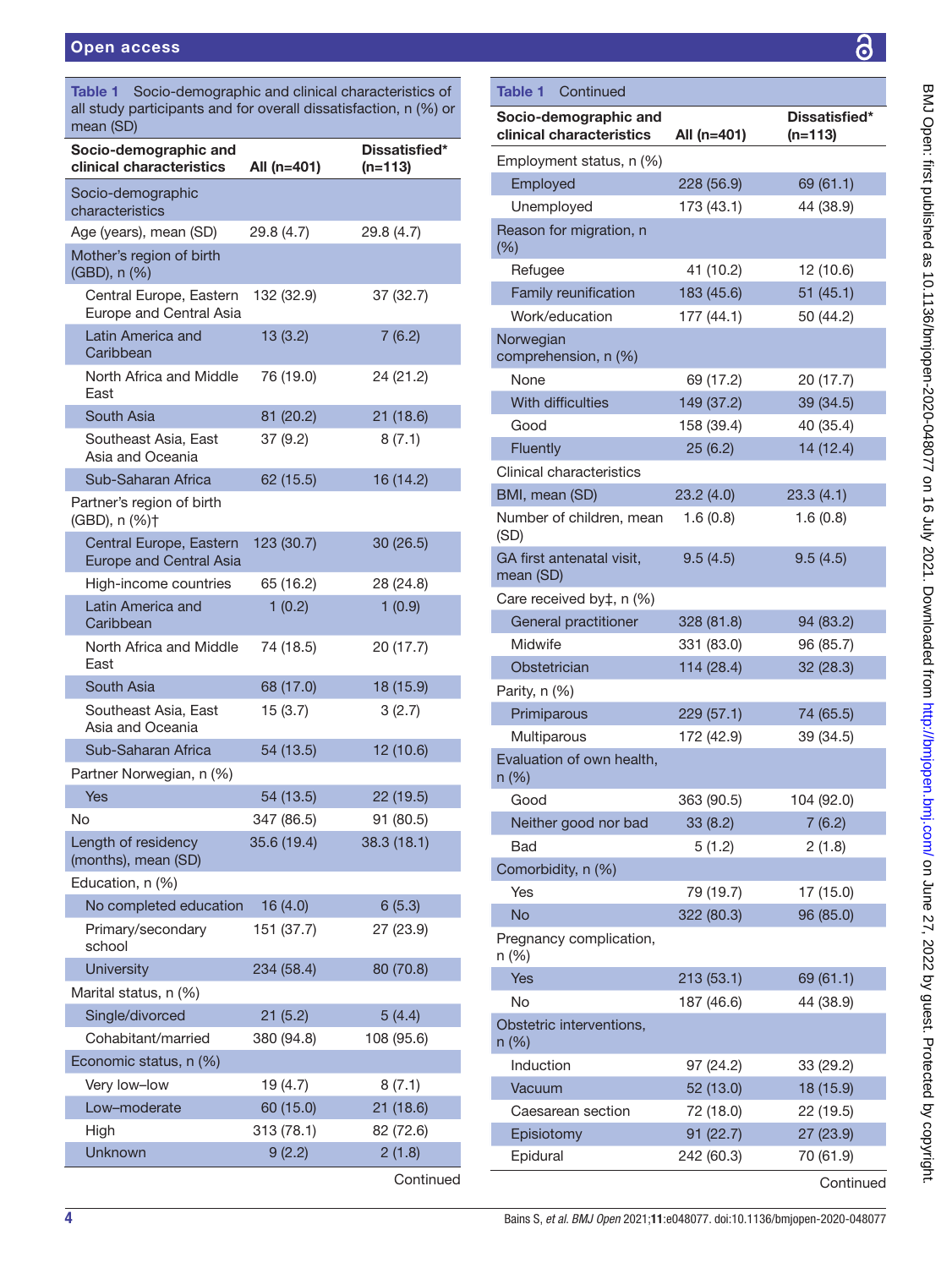| <b>Table 1</b> Continued                          |             |                            |
|---------------------------------------------------|-------------|----------------------------|
| Socio-demographic and<br>clinical characteristics | All (n=401) | Dissatisfied*<br>$(n=113)$ |
| Pudendal                                          | 21(5.2)     | 9(8.0)                     |
| Complications during<br>birth, $n$ $(\%)$         |             |                            |
| Postpartum<br>haemorrhage                         | 19(4.7)     | 7(22.6)                    |
| Transfer to NICU                                  | 27(6.7)     | 8(25.8)                    |
| Antibiotic treatment                              | 55(13.7)    | 16 (51.6)                  |
| Planned pregnancy, n (%)                          |             |                            |
| Yes                                               | 300 (74.8)  | 78 (69.0)                  |
| No                                                | 101 (25.2)  | 35 (31.0)                  |

\*Percentages are column percentages.

†One missing.

‡More than one healthcare provider possible.

.BMI, Body mass index; GA, Gestational age ; GBD, Global Burden of Disease; NICU, Neonatal intensive care unit.

education (adjusted OR: 0.39, 95%CI 0.22 to 0.73). Women with a Norwegian language comprehension categorised as 'good' or 'with difficulties', as compared with 'fluently', had decreased odds of being dissatisfied (adjusted OR: 0.26 and 0.24, 95%CI 0.09 to 0.71 and 0.09 to 0.62, respectively). Not having a planned pregnancy were associated with greater odds of being dissatisfied with care. No significant association was found between satisfaction and migrant-specific variables such as mother's region of birth, reason for migration and length of residency. Overall dissatisfaction with care was most pronounced during pregnancy (23%) as compared with during birth (12%). For 'dissatisfaction in pregnancy', all the variables from [figure](#page-4-0) 2 were significantly associated, in addition to being primiparous [\(online supplemental file](https://dx.doi.org/10.1136/bmjopen-2020-048077) [2\)](https://dx.doi.org/10.1136/bmjopen-2020-048077). When analysing 'dissatisfaction during birth', none of the variables from [figure](#page-4-0) 2 were significant, including birth-related factors: 'complications during birth' and 'caesarean section'.

# Negative healthcare experiences and their association with women's dissatisfaction

We found a higher proportion of negative responses for different healthcare experiences as compared with the overall dissatisfaction of care ([table](#page-5-0) 2). One-third of women (33.4%) had not understood the information provided by the healthcare personnel during a consultation or while being admitted to hospital. Of these, 85% said that they would have understood the information better in another language. Among the one-third, there was a higher proportion of less fluency in Norwegian and lower education, compared with the two-thirds who understood the information. More than one-fourth of the women experienced that healthcare personnel did not ask if they had questions and did not spend enough time providing explanations. Half of the women had experienced prolonged waiting time before receiving care. One in every five women had experienced that healthcare personnel made a decision without taking their wishes into account.

Healthcare personnel not taking the women's concerns seriously (OR: 6.8,  $95\%$  CI 4.2 to 11.2), not spending enough time providing information (OR: 6.0, 95%CI 3.8 to 9.7) and perceived prolonged waiting time for the migrant women (OR:  $5.2$ ,  $95\%$  CI 3.2 to 8.5) increased the odds of being overall dissatisfied the most ([figure](#page-5-1) 3).

# Negative healthcare experiences and their association with reason for migration

More refugee women felt treated differently by healthcare personnel because of religion, skin colour, language, etc  $(24.4\% \text{ vs } 9.3\%, \text{ p=0.022})$  and understood less information  $(51.2\% \text{ vs } 27.2\%, \text{ p=0.008})$ , compared with women who migrated due to family reunification and work/ education, respectively ([table](#page-5-0) 2). The majority of refugee women originated from Eritrea (34.1%), Syria (19.5%), Iraq (7.3%) and Somalia (7.3%). Women who migrated due to family reunification were more dissatisfied with the pain management  $(17.5\% \text{ vs } 7.3\%, \text{ p=0.01})$  and felt that decisions were made without their wishes being taken into account  $(24.6\% \text{ vs } 14.1\%, \text{ p} = 0.03)$ , compared with women who migrated due to work/education.

<span id="page-4-0"></span>

Figure 2 Association between socio-demographic and clinical factors with overall dissatisfaction with care (combined for during pregnancy and birth), with adjusted OR and 95% CI. Adjusted for Norwegian partner, education, Norwegian comprehension, parity, planned pregnancy, caesarean section, mother's region of birth, reason for migration, maternal age and length of residency.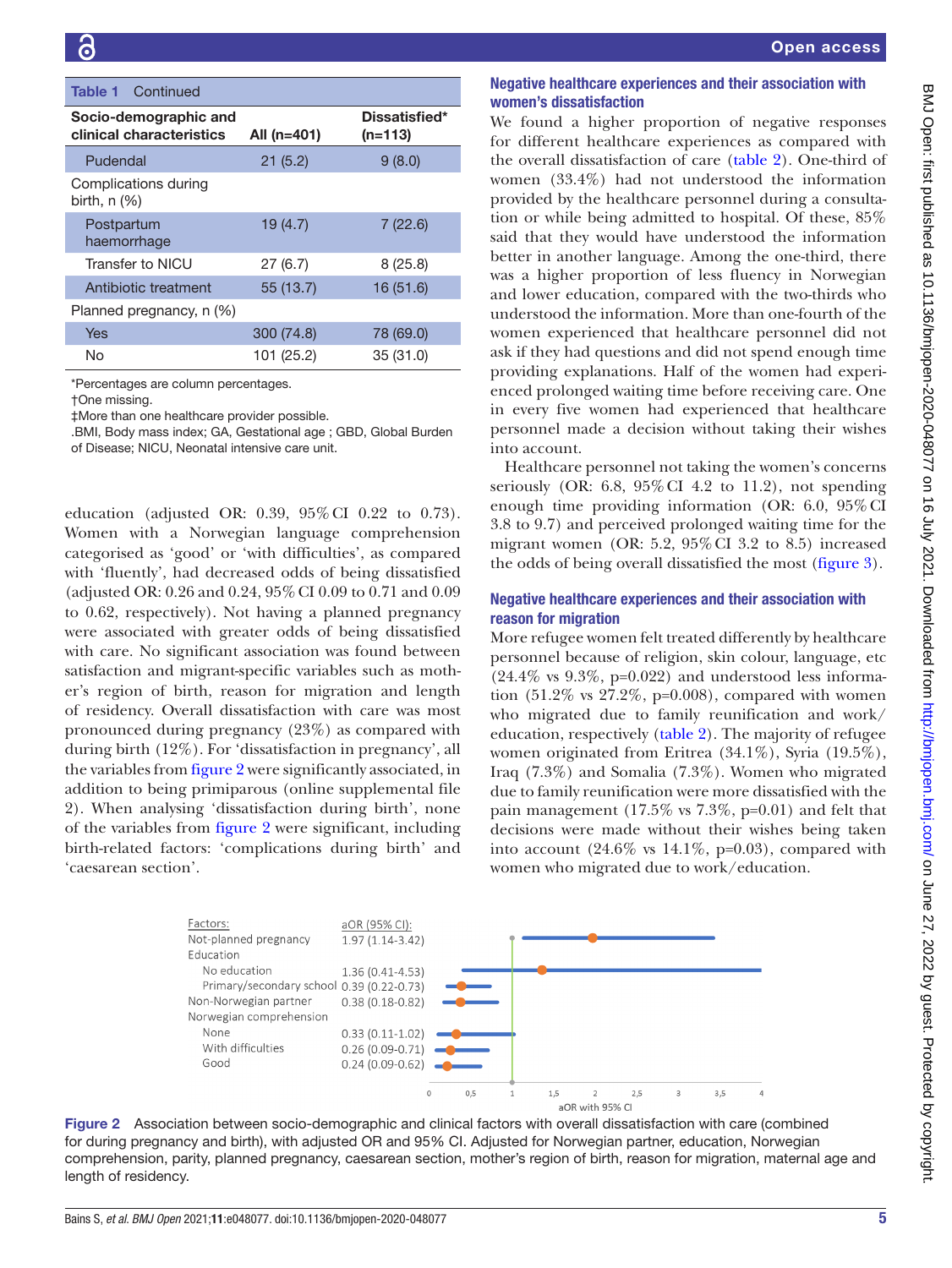<span id="page-5-0"></span>

| Negative healthcare experiences                          | All (n=401)<br>N(%) | Refugee (n=41)<br>N(% | <b>Family reunification</b><br>$(n=183) N$ (%) | Work/education<br>$(n=177) N$ (%) |
|----------------------------------------------------------|---------------------|-----------------------|------------------------------------------------|-----------------------------------|
| HCP did not spend enough time providing explanations     | 123 (30.7)          | 14(34.1)              | 58(31.7)                                       | 51(28.8)                          |
| Concerns were not taken seriously by HCP                 | 101 (25.2)          | 12 (29.3)             | 52 (28.4)                                      | 37(20.9)                          |
| Prolonged waiting time                                   | 201(50.1)           | 17(41.5)              | 89 (48.6)                                      | 95(53.7)                          |
| Decisions were made without my wishes taken into account | 80 (20.0)           | 10(24.4)              | 45 (24.6)                                      | 25(14.1)                          |
| There are things HCP could do differently                | 160 (39.9)          | 13(31.7)              | 74 (40.4)                                      | 73 (41.2)                         |
| Preferences for care were not followed                   | 17 (4.2)            | 3(7.3)                | 8(4.4)                                         | 6(3.4)                            |
| Felt treated differently to other people by HCP          | 50(12.5)            | 10(24.4)              | 17(9.3)                                        | 23(13.0)                          |
| HCP did not ask if I had any questions                   | 106 (26.4)          | 14(34.1)              | 52(28.4)                                       | 40 (22.6)                         |
| Dissatisfied with pain management                        | 50(12.5)            | 5(12.2)               | 32(17.5)                                       | 13(7.3)                           |
| Dissatisfied with length of hospital stay                | 71 (17.7)           | 11(26.8)              | 22(12.0)                                       | 38(21.5)                          |
| Did not understand information by HCP                    | 134 (33.4)          | 21(51.2)              | 65(35.5)                                       | 48(27.1)                          |

HCP, healthcare personnel.

#### **DISCUSSION**

This study identified factors associated with maternal satisfaction with healthcare for recently arrived migrants. A substantial proportion of participants were satisfied with the received healthcare. However, the degree of dissatisfaction was higher among women with unplanned pregnancy, higher education, good language skills and a Norwegian partner. One-third of all women reported not to understand the information provided by the healthcare personnel during maternity care. In addition, more women with refugee background felt treated differently by the healthcare personnel because of factors such as religion, language and skin colour, than women who migrated due to family reunification.

Measures of satisfaction are important because it is assumed that they reflect quality of care. In consonance with the definition of satisfaction of care, 'high satisfaction' can indicate good care received but also 'low expectations' and vice versa. $31$  This is especially true for the perinatal period where it may be difficult to distinguish

between the childbirth experience and the actual care received.<sup>32</sup> The recently arrived migrant women's varying background can highly affect their expectations, depending on, for example, previous experience with healthcare in other countries, cultural context and knowledge about Norwegian healthcare system.<sup>33</sup> This is reflected in our results; even though the overall satisfaction was high, consistent with existing literature,  $34\frac{35}{10}$  we found a high rate of negative responses for some healthcare experiences. This emphasises that an overall satisfaction score may not be adequate to measure quality of care. In agreement with our study, a recent review article on maternity care in Nordic countries also found experiences of care-related discrimination among refu-gees.<sup>[36](#page-8-7)</sup> This may indicate implicit bias among healthcare personnel. However, this needs to be further explored, especially since negative implicit bias among healthcare personnel has the potential to contribute to disparities in health.<sup>[37](#page-8-8)</sup>



<span id="page-5-1"></span>Figure 3 Association between negative healthcare experiences and overall dissatisfaction with care (combined for during pregnancy and birth), with crude OR and 95% CI.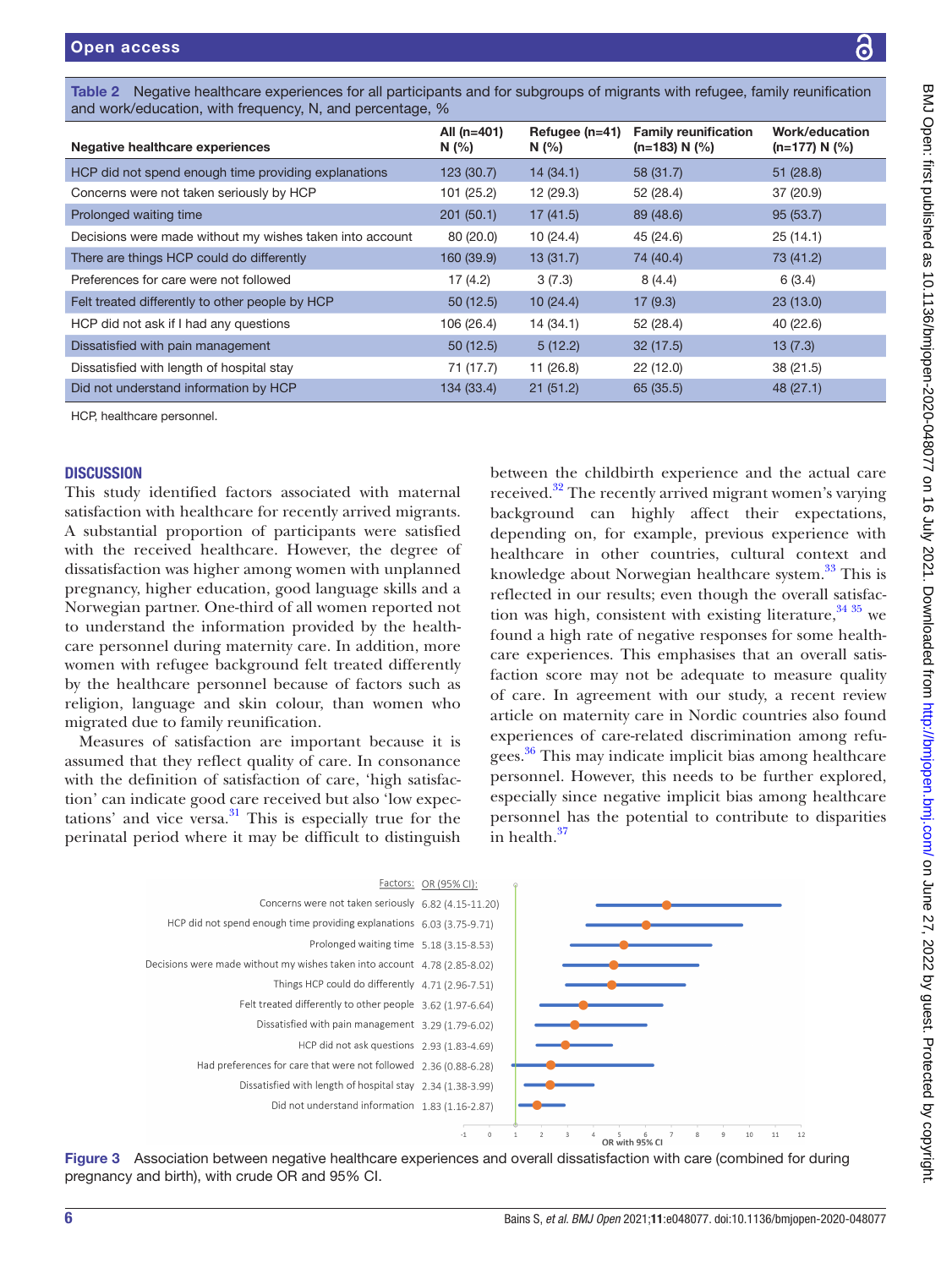Care during pregnancy was the time period with highest proportion of dissatisfaction in our study. Contrary to this, a Dutch study showed that non-Western migrants were most satisfied with the antenatal care, $38$  while a British study found little difference in satisfaction between the three periods.<sup>[34](#page-8-6)</sup> These differences might be explained by different ways of organising the maternity care between countries, for instance, a more non-intervening approach to perinatal care, continuity of care and more home births in the Netherlands compared with Norway. Contradicting previous research, we found no difference in women's satisfaction with maternity care given by a general practitioner or a midwife.<sup>39</sup>

In our study, women with high education were less satisfied, compared with those with some education. This difference can be explained by different expectations, which in turn can be influenced by health system literacy. A study specifically measuring expectations with antenatal care among vulnerable women, including migrants, found low expectations among women with a lower level of education.<sup>35</sup> Contrary to our finding, studies not looking specifically at migrants have suggested the oppo $site<sup>40</sup>$  and no association between education and satisfaction.[41](#page-8-13) Indeed, several studies from developing countries have showed that women who are illiterate or with only primary education were more satisfied compared with those with higher education,  $42\frac{43}{12}$  in line with our findings.

Communication and language barriers have been pointed out as main obstacles in achieving high-quality care for migrant women, $2^{30}$  44 45 yet few quantitative studies have included language proficiency as a determinant for satisfaction. We did, indeed, find that a high proportion of women had not understood the information delivered by healthcare personnel and the majority of them believed they would have better understanding in a different language. This language barrier is a worrying finding in terms of quality of care. In agreement with our finding, a recent study indicated 'effective communication' to be one of the strongest associated factors with overall satisfaction.<sup>[46](#page-8-15)</sup> Hence, increased satisfaction among women with less fluency in Norwegian language as shown in our study can be due to lower expectations. Gürbüz *et al* who also used the questionnaire tool MFMCQ surprisingly found no association between language proficiency and satisfaction.<sup>47</sup> In order to ensure high quality of care, there is a need for migrant-friendly communication, which includes access to professional interpreter services, provision of written materials for migrants in their language and training of healthcare personnel in intercultural communication.

Having a Norwegian partner increased the odds of being dissatisfied in our study. A recent study from Norway found increased odds for adverse outcomes for babies with two migrant parents compared with one and linked it to disadvantages such as communication problems and levels of health system literacy.<sup>[23](#page-7-14)</sup> Our findings may, therefore, reflect expectations rather than actual quality of care. We found no association between overall satisfaction and mother's region of birth in our study, in agreement with other studies, $\frac{194849}{194849}$  including one conducted in

Norway.[50](#page-8-17) While some studies have found higher satisfaction among migrants compared with non-migrants,  $354142$ other studies have found the opposite.<sup>[40](#page-8-12)</sup> However, we did not include non-migrants, as our aim was not to compare migrant women to the majority population.

#### Strength and limitations

A strength of this study was the use of face-to-face interviews with interpreter when needed, enabling all women to participate, not limited by language or literacy. In this way, we were also able to reduce the chance of missing data and limiting misinterpretation of questions. The use of the questionnaire tool MFMCQ enables comparability across countries. The clinical characteristics of study participants were comparable with national statistics on obstetric interventions and complications during birth. $51$  As this is a cross-sectional study, true cause-andeffect relationship cannot be assessed. The questionnaire was administered within some days after birth not only to ensure responses from hard-to-reach groups but also potentially introducing bias. Immediately after birth, women tend to show high satisfaction levels, the so-called 'halo effect', where the women are filled with relief for having a healthy baby. [52](#page-8-19) Social desirability bias could also affect the answers, since the interviews were conducted by healthcare personnel in the postnatal ward. However, the interviewing healthcare personnel did not provide care to the participating women and there is no consensus as to the right time for a survey.<sup>[19](#page-7-15)</sup> The lack of measurement of expectations may have limited our understanding of some of the variables such as education and parity.<sup>[53](#page-8-20)</sup>

#### Practical implications of the study and recommendations for future research

The findings of this study provide usable information for the improvement of maternal care to become 'migrant friendly'. Healthcare personnel assessing the pregnant women's literacy, expectations and pregnancy intention would assist in better identifying the women in need for additional support services to ensure higher satisfaction with care and better use of healthcare services. To ensure optimal communication, tools such as provision of professional interpreter, support material in various languages and intercultural mediation are required. This study emphasises that in migrant population, specific healthcare experiences rather than overall satisfaction may be important to evaluate quality of care. Including more women from certain vulnerable subgroups such as refugees and undocumented migrants in future studies would assist in deeper and more fully understanding of factors associated with dissatisfaction. Additionally, it would be important to understand the relationship between being dissatisfied and the use of healthcare services as well as between dissatisfaction and maternity outcomes. Including the partner's perception of care and predictors for satisfaction would further assist in understanding pathways to achieve higher quality of care.

#### Author affiliations

<sup>1</sup>Norwegian Research Centre for Women's Health, Department of Obstetrics and Gynecology, Oslo University Hospital, Oslo, Norway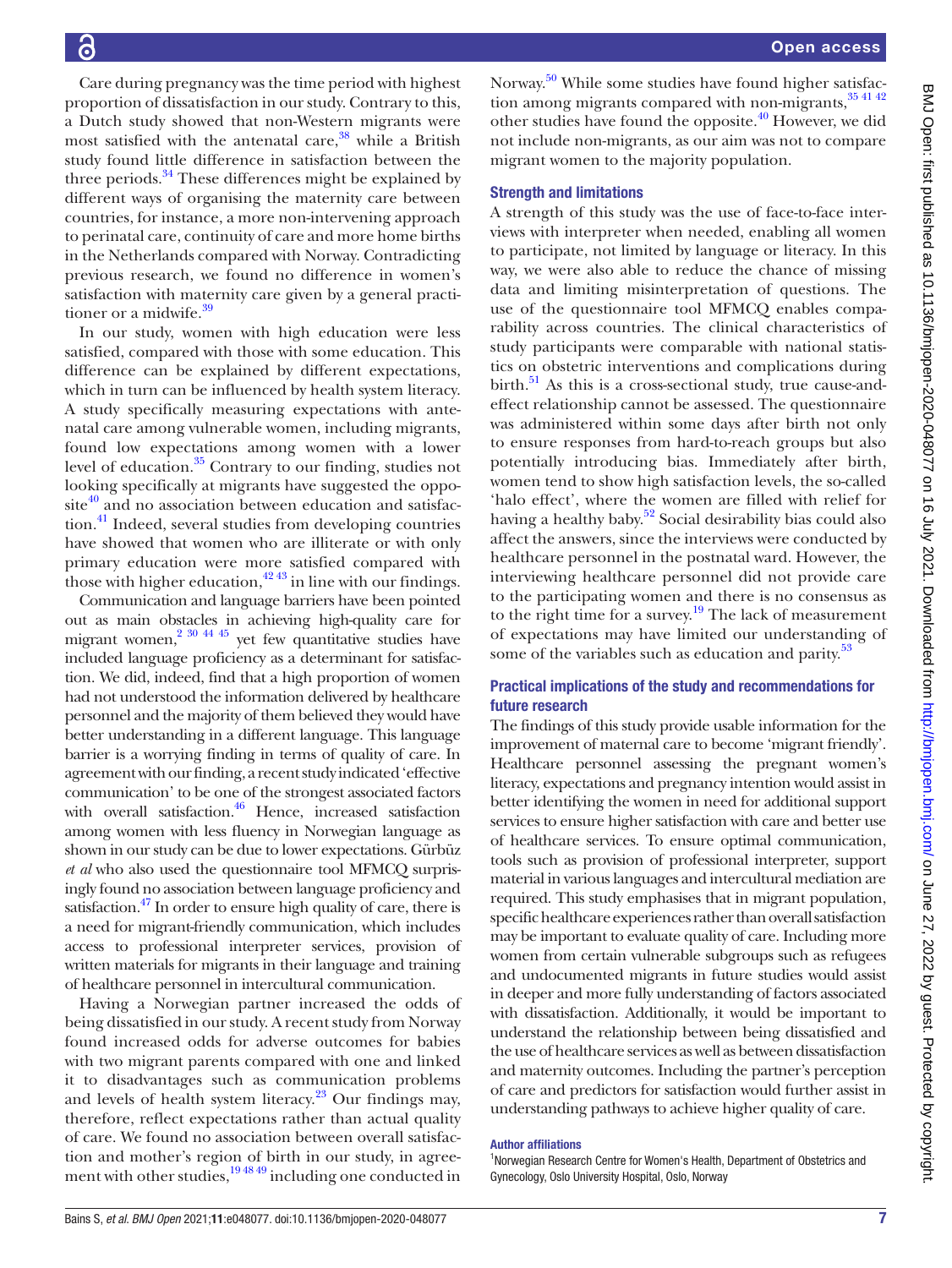<sup>2</sup>Department of Community Medicine and Global Health, Institute of Health and Society, Faculty of Medicine, University of Oslo, Oslo, Norway

<sup>3</sup>Department of International Studies and Interpreting, Section for Diversity Studies, Oslo Metropolitan University, Oslo, Norway

<sup>4</sup>Institute of Clinical Medicine, Faculty of Medicine, University of Oslo, Oslo, Norway <sup>5</sup>Centre for Biostatistics and Epidemiology, Oslo University Hospital, Oslo, Norway 6 Division of Mental and Physical Health, Norwegian Institute of Public Health, Oslo, Norway

Acknowledgements We thank all the participating women and health staff at Oslo University Hospital and Akershus University Hospital that enabled us to perform this study. We thank midwives Zusan Ibrahim, Kerstin Adolfsson and Maria Stivang for their help in data collection and Hanna Ottesen for useful comments on the manuscript.

Contributors SB modified the questionnaire, collected survey data, conducted the analysis, interpreted results and wrote the first draft of the manuscript. JS developed the idea for the study, secured the funding, contributed to results interpretation and contributed to manuscript revisions. BVL and SV developed the idea for the study, secured the funding, helped interpreted results and contributed to manuscript revisions. LMD contributed to data and statistical analysis and manuscript revision. KMO helped interpreted results and contributed to manuscript revisions. IS developed the idea for the study, secured the funding, interpreted results and revised manuscript. All authors approved the final version of the manuscript.

Funding This work was supported by research council of Norway (grant number: 273328).

Competing interests None declared.

Patient consent for publication A written consent was obtained from those who volunteered to participate in the study.

Ethics approval This study was approved by Oslo University Hospital's ethical review committee (approval number: 18/15786) and Akershus University Hospital's ethical review committee (approval number: 18/05310). The overall MiPreg study was approved by regional committees for medical and health research ethics (approval number: 2018/1086).

Provenance and peer review Not commissioned; externally peer reviewed.

Data availability statement Data are available upon reasonable request. The data that support the findings of this study are available from the corresponding author, SB, upon reasonable request. The data are not publicly available due to their containing information that could compromise the privacy of research participants.

Supplemental material This content has been supplied by the author(s). It has not been vetted by BMJ Publishing Group Limited (BMJ) and may not have been peer-reviewed. Any opinions or recommendations discussed are solely those of the author(s) and are not endorsed by BMJ. BMJ disclaims all liability and responsibility arising from any reliance placed on the content. Where the content includes any translated material, BMJ does not warrant the accuracy and reliability of the translations (including but not limited to local regulations, clinical guidelines, terminology, drug names and drug dosages), and is not responsible for any error and/or omissions arising from translation and adaptation or otherwise.

Open access This is an open access article distributed in accordance with the Creative Commons Attribution Non Commercial (CC BY-NC 4.0) license, which permits others to distribute, remix, adapt, build upon this work non-commercially, and license their derivative works on different terms, provided the original work is properly cited, appropriate credit is given, any changes made indicated, and the use is non-commercial. See: [http://creativecommons.org/licenses/by-nc/4.0/.](http://creativecommons.org/licenses/by-nc/4.0/)

#### ORCID iD

Sukhjeet Bains<http://orcid.org/0000-0001-8720-4732>

#### **REFERENCES**

<span id="page-7-0"></span>1 Jakab DZ. Statement – the challenges of migration require migrant-sensitive health systems for today and for the future who regional office for Europe: who regional office for Europe, 2015. Available: [https://www.euro.who.int/en/about-us/regional-director/](https://www.euro.who.int/en/about-us/regional-director/regional-directors-emeritus/dr-zsuzsanna-jakab,-2010-2019/speeches-and-presentations-by-year/2015/statement-the-challenges-of-migration-require-migrant-sensitive-health-systems-for-today-and-for-the-future%20accessed%2007102020%202020) [regional-directors-emeritus/dr-zsuzsanna-jakab,-2010-2019/](https://www.euro.who.int/en/about-us/regional-director/regional-directors-emeritus/dr-zsuzsanna-jakab,-2010-2019/speeches-and-presentations-by-year/2015/statement-the-challenges-of-migration-require-migrant-sensitive-health-systems-for-today-and-for-the-future%20accessed%2007102020%202020) [speeches-and-presentations-by-year/2015/statement-the](https://www.euro.who.int/en/about-us/regional-director/regional-directors-emeritus/dr-zsuzsanna-jakab,-2010-2019/speeches-and-presentations-by-year/2015/statement-the-challenges-of-migration-require-migrant-sensitive-health-systems-for-today-and-for-the-future%20accessed%2007102020%202020)[challenges-of-migration-require-migrant-sensitive-health-systems](https://www.euro.who.int/en/about-us/regional-director/regional-directors-emeritus/dr-zsuzsanna-jakab,-2010-2019/speeches-and-presentations-by-year/2015/statement-the-challenges-of-migration-require-migrant-sensitive-health-systems-for-today-and-for-the-future%20accessed%2007102020%202020)[for-today-and-for-the-future accessed 07102020 2020](https://www.euro.who.int/en/about-us/regional-director/regional-directors-emeritus/dr-zsuzsanna-jakab,-2010-2019/speeches-and-presentations-by-year/2015/statement-the-challenges-of-migration-require-migrant-sensitive-health-systems-for-today-and-for-the-future%20accessed%2007102020%202020)

- <span id="page-7-1"></span>2 Almeida LM, Caldas J, Ayres-de-Campos D, *et al*. Maternal healthcare in migrants: a systematic review. *[Matern Child Health J](http://dx.doi.org/10.1007/s10995-012-1149-x)* 2013;17:1346–54.
- 3 Dias S, Gama A, Cortes M, *et al*. Healthcare-seeking patterns among immigrants in Portugal. *[Health Soc Care Community](http://dx.doi.org/10.1111/j.1365-2524.2011.00996.x)* 2011;19:514–21.
- <span id="page-7-10"></span>4 Gissler M, Alexander S, MacFarlane A, *et al*. Stillbirths and infant deaths among migrants in industrialized countries. *[Acta Obstet](http://dx.doi.org/10.1080/00016340802603805)  [Gynecol Scand](http://dx.doi.org/10.1080/00016340802603805)* 2009;88:134–48.
- 5 Draper ES, Gallimore ID, Smith LK, Kurinczuk JJ, Smith PW, Boby T, Fenton AC, Manktelow BN, on behalf of the MBRRACE-UK Collaboration. MBRRACE-UK perinatal mortality surveillance report, UK perinatal deaths for births from January to December 2017. Leicester The Infant Mortality and Morbidity Studies, Department of Health Sciences, University of Leicester; 2019.
- <span id="page-7-2"></span>6 Alderliesten ME, Vrijkotte TGM, van der Wal MF, *et al*. Late start of antenatal care among ethnic minorities in a large cohort of pregnant women. *[BJOG](http://dx.doi.org/10.1111/j.1471-0528.2007.01438.x)* 2007;114:1232–9.
- 7 Kupek E, Petrou S, Vause S, *et al*. Clinical, provider and sociodemographic predictors of late initiation of antenatal care in England and Wales. *[BJOG](http://dx.doi.org/10.1111/j.1471-0528.2002.00524.x)* 2002;109:265–73.
- 8 Cresswell JA, Yu G, Hatherall B, *et al*. Predictors of the timing of initiation of antenatal care in an ethnically diverse urban cohort in the UK. *[BMC Pregnancy Childbirth](http://dx.doi.org/10.1186/1471-2393-13-103)* 2013;13:103.
- 9 Bains S, Mæland KS, Vik ES. Prenatal health of immigrant women in Norway - an exploratory literature review. *[Tidsskr Nor Laegeforen](http://dx.doi.org/10.4045/tidsskr.20.0428)* 2021;141. doi:10.4045/tidsskr.20.0428. [Epub ahead of print: [https://](https://pubmed.ncbi.nlm.nih.gov/33528142/) [pubmed.ncbi.nlm.nih.gov/33528142/](https://pubmed.ncbi.nlm.nih.gov/33528142/)
- <span id="page-7-7"></span>10 Heaman M, Bayrampour H, Kingston D, *et al*. Migrant women's utilization of prenatal care: a systematic review. *[Matern Child Health](http://dx.doi.org/10.1007/s10995-012-1058-z)  [J](http://dx.doi.org/10.1007/s10995-012-1058-z)* 2013;17:816–36.
- 11 Fitzpatrick R. Surveys of patient satisfaction: II--Designing a questionnaire and conducting a survey. *[BMJ](http://dx.doi.org/10.1136/bmj.302.6785.1129)* 1991;302:1129–32.
- 12 Kincey J, Bradshaw P, Ley P. Patients' satisfaction and reported acceptance of advice in general practice. *[J R Coll Gen Pract](http://www.ncbi.nlm.nih.gov/pubmed/1195230)* 1975;25:558–66.
- 13 Cleary PD, McNeil BJ. Patient satisfaction as an indicator of quality care. *[Inquiry](http://www.ncbi.nlm.nih.gov/pubmed/2966123)* 1988;25:25–36.
- 14 Guldvog B. Can patient satisfaction improve health among patients with angina pectoris? *[Int J Qual Health Care](http://dx.doi.org/10.1093/intqhc/11.3.233)* 1999;11:233–40.
- <span id="page-7-3"></span>15 World Health Organization. Standards for improving quality of maternal and newborn care in health facilities, 2016. Available: [https://www.who.int/maternal\\_child\\_adolescent/documents/](https://www.who.int/maternal_child_adolescent/documents/improving-maternal-newborn-care-quality/en/) [improving-maternal-newborn-care-quality/en/](https://www.who.int/maternal_child_adolescent/documents/improving-maternal-newborn-care-quality/en/) [Accessed 02 Oct 2020].
- <span id="page-7-4"></span>16 Sitzia J, Wood N. Patient satisfaction: a review of issues and concepts. *[Soc Sci Med](http://dx.doi.org/10.1016/S0277-9536(97)00128-7)* 1997;45:1829–43.
- <span id="page-7-5"></span>17 Wilde-Larsson B, Sandin-Bojö A-K, Starrin B, *et al*. Birthgiving women's feelings and perceptions of quality of intrapartal care: a nationwide Swedish cross-sectional study. *[J Clin Nurs](http://dx.doi.org/10.1111/j.1365-2702.2010.03393.x)* 2011;20:1168–77.
- 18 Henriksen L, Grimsrud E, Schei B, *et al*. Factors related to a negative birth experience - A mixed methods study. *[Midwifery](http://dx.doi.org/10.1016/j.midw.2017.05.004)* 2017;51:33–9.
- <span id="page-7-15"></span>19 Hodnett ED. Pain and women's satisfaction with the experience of childbirth: a systematic review. *[Am J Obstet Gynecol](http://dx.doi.org/10.1067/mob.2002.121141)* 2002;186:S160–72.
- <span id="page-7-6"></span>20 Srivastava A, Avan BI, Rajbangshi P, *et al*. Determinants of women's satisfaction with maternal health care: a review of literature from developing countries. *[BMC Pregnancy Childbirth](http://dx.doi.org/10.1186/s12884-015-0525-0)* 2015;15:97.
- <span id="page-7-8"></span>21 van den Akker T, van Roosmalen J. Maternal mortality and severe morbidity in a migration perspective. *[Best Pract Res Clin Obstet](http://dx.doi.org/10.1016/j.bpobgyn.2015.08.016)  [Gynaecol](http://dx.doi.org/10.1016/j.bpobgyn.2015.08.016)* 2016;32:26–38.
- <span id="page-7-9"></span>22 Gagnon AJ, Redden KL. Reproductive health research of women migrants to Western countries: a systematic review for refining the clinical lens. *[Best Pract Res Clin Obstet Gynaecol](http://dx.doi.org/10.1016/j.bpobgyn.2016.01.005)* 2016;32:3–14.
- <span id="page-7-14"></span>23 Vik ES, Aasheim V, Schytt E, *et al*. Stillbirth in relation to maternal country of birth and other migration related factors: a populationbased study in Norway. *[BMC Pregnancy Childbirth](http://dx.doi.org/10.1186/s12884-018-2140-3)* 2019;19:5.
- 24 Saastad E, Vangen S, Frøen JF. Suboptimal care in stillbirths - a retrospective audit study. *[Acta Obstet Gynecol Scand](http://dx.doi.org/10.1080/00016340701207724)* 2007;86:444–50.
- <span id="page-7-11"></span>25 The Norwegian Directorate of Health. Healthcare for persons without legal residence in Norway, 2020. Available: [https://www.helsenorge.](https://www.helsenorge.no/en/foreigners-in-norway/healthcare-for-persons-without-legal-residence/) [no/en/foreigners-in-norway/healthcare-for-persons-without-legal](https://www.helsenorge.no/en/foreigners-in-norway/healthcare-for-persons-without-legal-residence/)[residence/](https://www.helsenorge.no/en/foreigners-in-norway/healthcare-for-persons-without-legal-residence/) [Accessed 19 Oct 2020].
- <span id="page-7-12"></span>The Norwegian Directorate of Health. Check-Ups during pregnancy, 2020. Available: [https://www.helsenorge.no/en/pregnancy-and](https://www.helsenorge.no/en/pregnancy-and-maternity-care-in-norway/check-ups-during-pregnancy/)[maternity-care-in-norway/check-ups-during-pregnancy/](https://www.helsenorge.no/en/pregnancy-and-maternity-care-in-norway/check-ups-during-pregnancy/) [Accessed 19 Oct 2020].
- <span id="page-7-13"></span>27 The Norwegian Directorate of Health. Follow-Up care during the post-natal period, 2020. Available: [https://www.helsenorge.no/en/](https://www.helsenorge.no/en/etter-fodsel/follow-up-care-during-the-post-natal-period/)